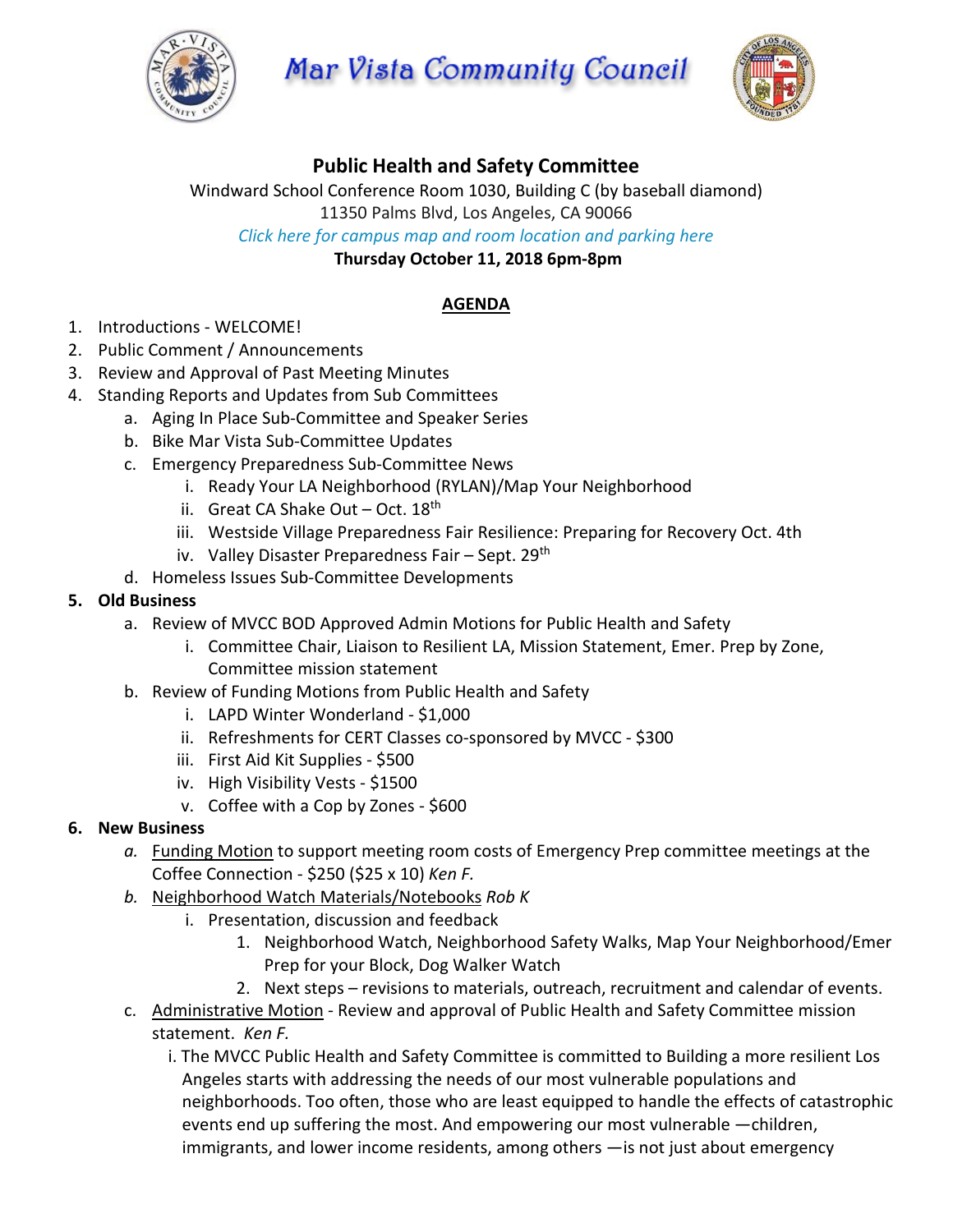preparedness. It is about directly addressing those underlying daily stresses —such as poverty, financial security, and affordable housing —and ensuring that all Angelenos feel safe and secure in their daily lives. It also means bringing neighbors together to strengthen our collective resources and social bonds and innovating creative solutions along the way. Our proposed actions are about building resilience to both the impacts of unexpected catastrophic events and chronic underlying stresses.

- 1. Safe and Thriving Angelenos
- 2. Strong and Connected Neighborhoods
- 3. Prepared and Responsive City
- 4. Pioneering and Collaborative Partner
- *d.* Mar Vista Bike and Safety Fair 10am to 2pm on Saturday November 3, 2018 at Richland Ave School – *Rob K*
	- i. Confirmed organizations and sponsors participating
	- ii. Open/pending organizations and sponsors
	- iii. Event logistics, permits, rentals and layout
	- iv. Outreach Opportunities and Publicity
- e. Public Health and Safety Events and Outreach Opportunities
	- i. Small Business Saturday and Mar Vista Art Walk Santa Sleigh Stop
	- ii. Outreach at MV Farmers Market by Emer Prep Sub-Committee to promote the Great CA Shakeout.
- f. Development of SMART Goals for Committee Initial Brainstorm below:
	- i. Block captain on every block.
	- ii. Neighborhood watch meetings are conducted at least once every other year for every block.
	- iii. Regional CERT trailers and trained citizens in all parts of Mar Vista
	- iv. Host at least one CERT class annually in Mar Vista.
	- v. Development and dissemination of emergency plans and community contacts with local LAPD/LAFD
	- vi. Enhancement of partnership and support of Historic FS 62 project and program.
	- vii. OTHERS
- 7. Future agenda items
	- a. Cool blocks Sustainability Program [www.coolblock.org](http://www.coolblock.org/)
	- b. Presentation to MVCC BOD re: Resilient LA program
		- i. <http://www.resilience.la/#intro>
		- ii. <https://www.lamayor.org/Resilience>
- 8. Public Comment
- 9. Adjournment

**\* PUBLIC INPUT AT NEIGHBORHOOD COUNCIL MEETINGS –** The public is requested to fill out a "Speaker Card" to address the Board on any agenda item before the Board takes an action on an item. Comments from the public on agenda items will be heard only when the respective item is being considered. Comments from the public on other matters not appearing on the agenda that are within the Board's jurisdiction will be heard during the General Public Comment period. Please note that under the Brown Act, the Board is prevented from acting on a matter that you bring to its attention during the General Public Comment period; however, the issue raised by a member of the public may become the subject of a future Board meeting. Public comment is limited to 2 minutes per speaker, unless adjusted by the presiding officer of the Board.

**\* PUBLIC POSTING OF AGENDAS** - MVCC agendas are posted for public review at Mar Vista Recreation

Center, 11430 Woodbine Street, Mar Vista, CA 90066 You can also receive our agendas via email by subscribing to L.A. City's Early Notification System at <https://www.lacity.org/subscriptions>

\* **THE AMERICAN WITH DISABILITIES ACT** - As a covered entity under Title II of the Americans with

Disabilities Act, the City of Los Angeles does not discriminate on the basis of disability and, upon request, will provide reasonable accommodation to ensure equal access to its programs, services and activities. Sign language interpreters, assistive listening devices and other auxiliary aids and/or services, may be provided upon request. To ensure availability of services, please make your request at least 3 business days (72 hours) prior to the meeting you wish to attend by contacting [chair@marvista.org.](mailto:chair@marvista.org)